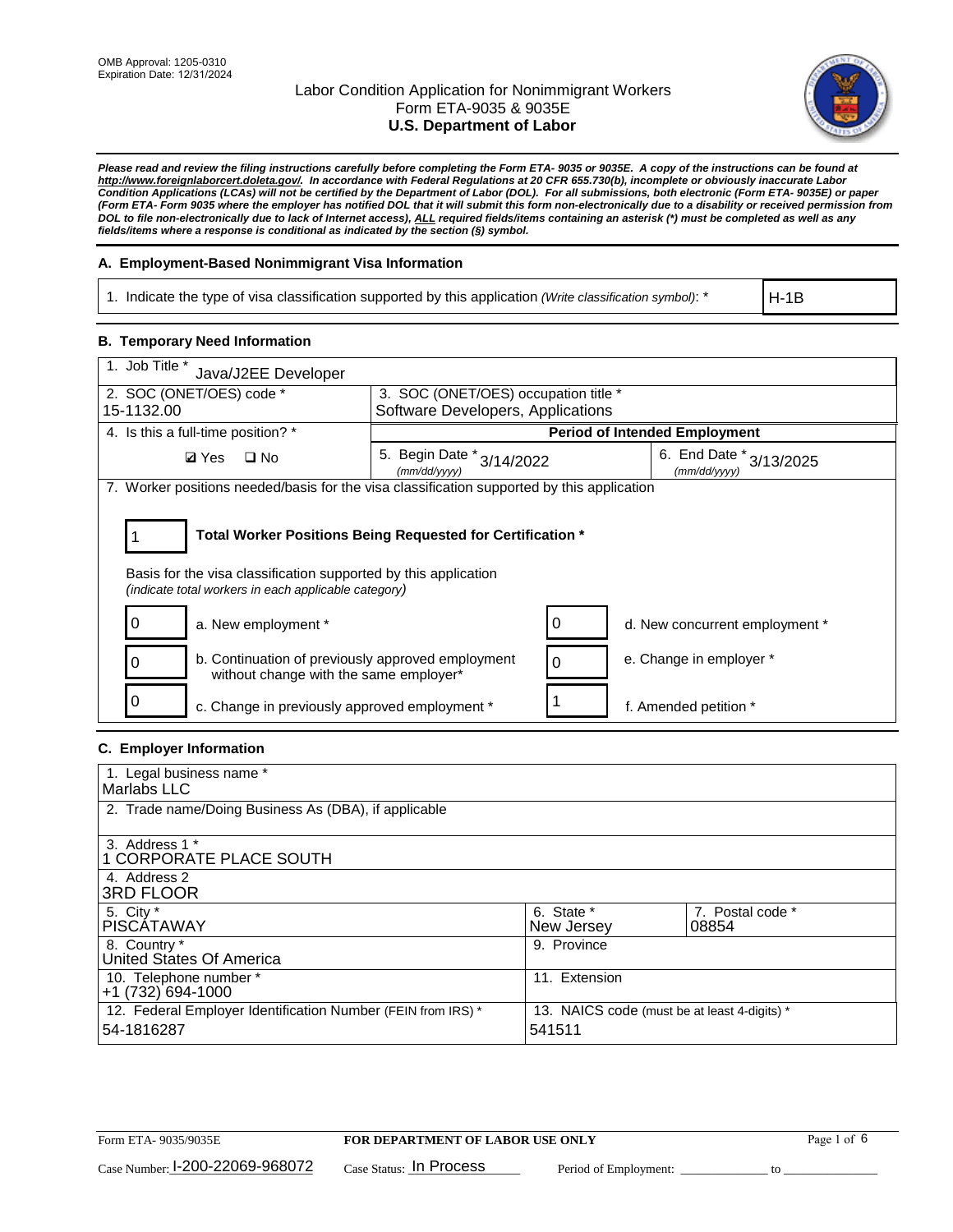

### **D. Employer Point of Contact Information**

**Important Note**: The information contained in this Section must be that of an employee of the employer who is authorized to act on behalf of the employer in labor certification matters. The information in this Section must be different from the agent or attorney information listed in Section E, unless the attorney is an employee of the employer.

| 1. Contact's last (family) name *               | 2. First (given) name * |                          | 3. Middle name(s)         |
|-------------------------------------------------|-------------------------|--------------------------|---------------------------|
| Vidyadharan                                     | Sanjay                  |                          |                           |
| 4. Contact's job title *<br>Chief Legal Officer |                         |                          |                           |
| 5. Address 1 *<br>1 CORPORATE PLACE SOUTH       |                         |                          |                           |
| 6. Address 2<br>3RD FLOOR                       |                         |                          |                           |
| 7. City $*$<br><b>PISCÁTAWAY</b>                |                         | 8. State *<br>New Jersey | 9. Postal code *<br>08854 |
| 10. Country *<br>United States Of America       |                         | 11. Province             |                           |
| 12. Telephone number *                          | 13. Extension           | 14. E-Mail address       |                           |
| +1 (732) 694-1000                               | 1600                    | sanjay@marlabs.com       |                           |

# **E. Attorney or Agent Information (If applicable)**

**Important Note**: The employer authorizes the attorney or agent identified in this section to act on its behalf in connection with the filing of this application.

| 1. Is the employer represented by an attorney or agent in the filing of this application? *<br>If "Yes," complete the remainder of Section E below. |                         |              |                               |                   | $\square$ Yes                                        | <b>ØNo</b> |
|-----------------------------------------------------------------------------------------------------------------------------------------------------|-------------------------|--------------|-------------------------------|-------------------|------------------------------------------------------|------------|
| 2. Attorney or Agent's last (family) name §                                                                                                         | 3. First (given) name § |              |                               | 4. Middle name(s) |                                                      |            |
| 5. Address 1 §                                                                                                                                      |                         |              |                               |                   |                                                      |            |
| 6. Address 2                                                                                                                                        |                         |              |                               |                   |                                                      |            |
| 7. City §                                                                                                                                           |                         | 8. State §   |                               |                   | 9. Postal code §                                     |            |
| 10. Country §                                                                                                                                       |                         | 11. Province |                               |                   |                                                      |            |
| 12. Telephone number §                                                                                                                              | 13. Extension           |              | 14. E-Mail address            |                   |                                                      |            |
| 15. Law firm/Business name §                                                                                                                        |                         |              | 16. Law firm/Business FEIN §  |                   |                                                      |            |
| 17. State Bar number (only if attorney) §                                                                                                           |                         |              | standing (only if attorney) § |                   | 18. State of highest court where attorney is in good |            |
| 19. Name of the highest State court where attorney is in good standing (only if attorney) §                                                         |                         |              |                               |                   |                                                      |            |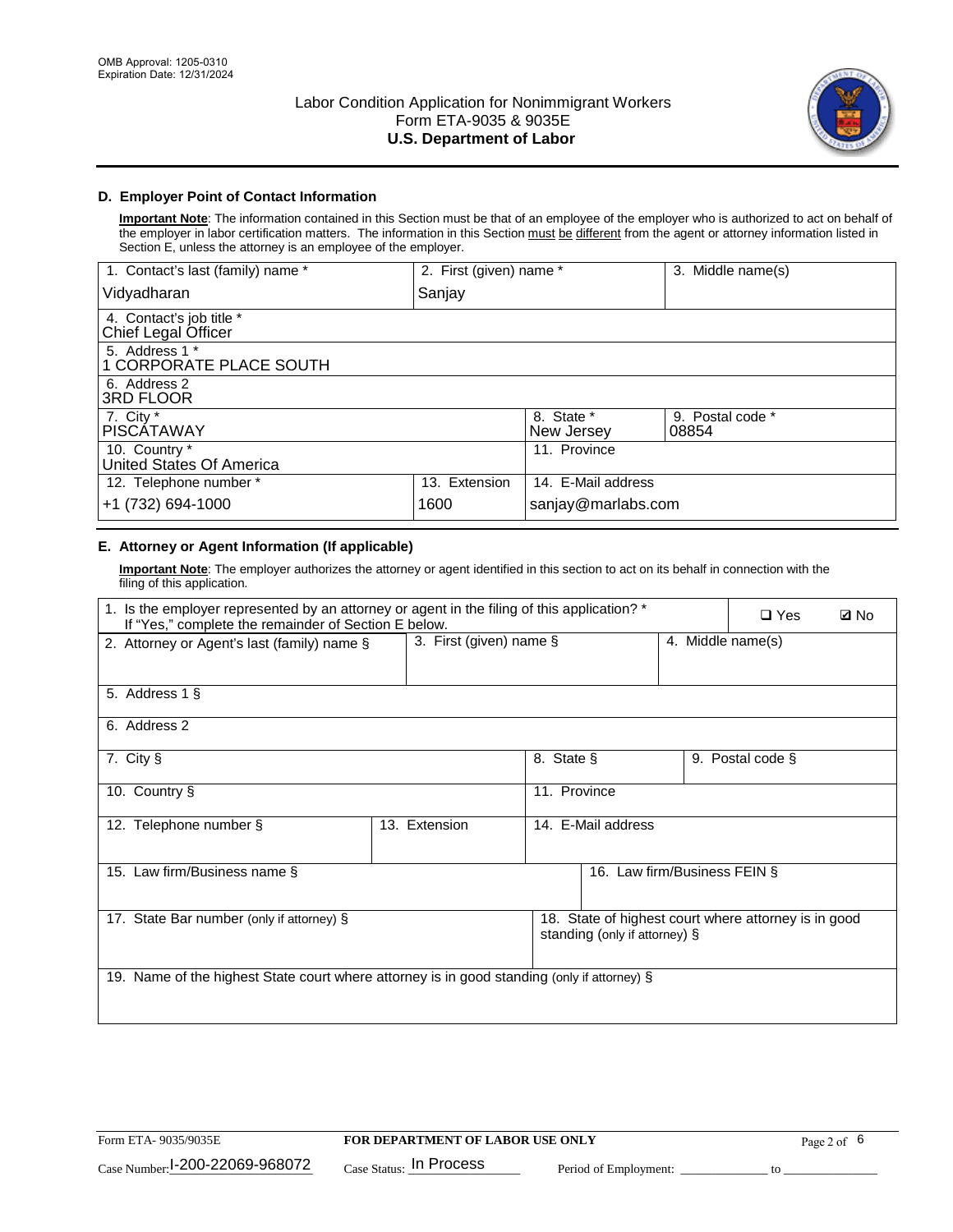

#### **F. Employment and Wage Information**

**Important Note**: The employer must define the intended place(s) of employment with as much geographic specificity as possible. Each intended place(s) of employment listed below must be the worksite or physical location where the work will actually be performed and cannot be a P.O. Box. The employer must identify all intended places of employment, including those of short duration, on the LCA. 20 CFR 655.730(c)(5). If the employer is submitting this form non-electronically and the work is expected to be performed in more than one location, an attachment must be submitted in order to complete this section. An employer has the option to use either a single Form ETA-9035/9035E or multiple forms to disclose all intended places of employment. If the employer has more than ten (10) intended places of employment at the time of filing this application, the employer must file as many additional LCAs as are necessary to list all intended places of employment. See the form instructions for further information about identifying all intended places of employment.

#### a.*Place of Employment Information* 1

|                                                                              | 1. Enter the estimated number of workers that will perform work at this place of employment under<br>the LCA.*                 |  | 1                                        |                      |                          |              |  |
|------------------------------------------------------------------------------|--------------------------------------------------------------------------------------------------------------------------------|--|------------------------------------------|----------------------|--------------------------|--------------|--|
|                                                                              | 2. Indicate whether the worker(s) subject to this LCA will be placed with a secondary entity at this<br>place of employment. * |  |                                          |                      | <b>Ø</b> Yes             | $\square$ No |  |
|                                                                              | 3. If "Yes" to question 2, provide the legal business name of the secondary entity. §                                          |  |                                          |                      |                          |              |  |
|                                                                              | Comcast                                                                                                                        |  |                                          |                      |                          |              |  |
|                                                                              | 4. Address 1 *<br>9603 Valley Ranch Pkwy E, Apt 2076                                                                           |  |                                          |                      |                          |              |  |
|                                                                              | 5. Address 2                                                                                                                   |  |                                          |                      |                          |              |  |
| Irving                                                                       | 6. City $*$<br>7. County *<br><b>Dallas</b>                                                                                    |  |                                          |                      |                          |              |  |
|                                                                              | 8. State/District/Territory *<br>9. Postal code *<br>Texas<br>75063                                                            |  |                                          |                      |                          |              |  |
| 10. Wage Rate Paid to Nonimmigrant Workers *<br>10a. Per: (Choose only one)* |                                                                                                                                |  |                                          |                      |                          |              |  |
|                                                                              | □ Hour □ Week □ Bi-Weekly □ Month ☑ Year<br>From* \$ 94100 00<br>To: $\mathcal{S}$                                             |  |                                          |                      |                          |              |  |
|                                                                              | 11. Prevailing Wage Rate *<br>11a. Per: (Choose only one)*                                                                     |  |                                          |                      |                          |              |  |
|                                                                              | $\sin 94037 00$                                                                                                                |  | □ Hour □ Week □ Bi-Weekly □ Month ☑ Year |                      |                          |              |  |
|                                                                              | Questions 12-14. Identify the source used for the prevailing wage (PW) (check and fully complete only one): *                  |  |                                          |                      |                          |              |  |
| 12.<br>$\Box$                                                                | A Prevailing Wage Determination (PWD) issued by the Department of Labor                                                        |  |                                          |                      | a. PWD tracking number § |              |  |
| 13.                                                                          | A PW obtained independently from the Occupational Employment Statistics (OES) Program                                          |  |                                          |                      |                          |              |  |
| $\mathbf v$                                                                  | a. Wage Level (check one): §                                                                                                   |  |                                          | b. Source Year §     |                          |              |  |
|                                                                              | ☑ ⊪<br>$\square$ $\square$<br>$\Box$ IV<br>$\Box$ N/A<br>□⊥                                                                    |  |                                          | 7/1/2021 - 6/30/2022 |                          |              |  |
| 14.                                                                          | A PW obtained using another legitimate source (other than OES) or an independent authoritative source                          |  |                                          |                      |                          |              |  |
|                                                                              | a. Source Type (check one): §<br>$\Box$ CBA<br>$\Box$ DBA<br>$\square$ SCA<br>$\Box$ Other/ PW Survey                          |  |                                          | b. Source Year §     |                          |              |  |
|                                                                              | c. If responded "Other/ PW Survey" in question 14.a, enter the name of the survey producer or publisher §                      |  |                                          |                      |                          |              |  |
|                                                                              | d. If responded "Other/ PW Survey" in question 14.a, enter the title or name of the PW survey §                                |  |                                          |                      |                          |              |  |
|                                                                              |                                                                                                                                |  |                                          |                      |                          |              |  |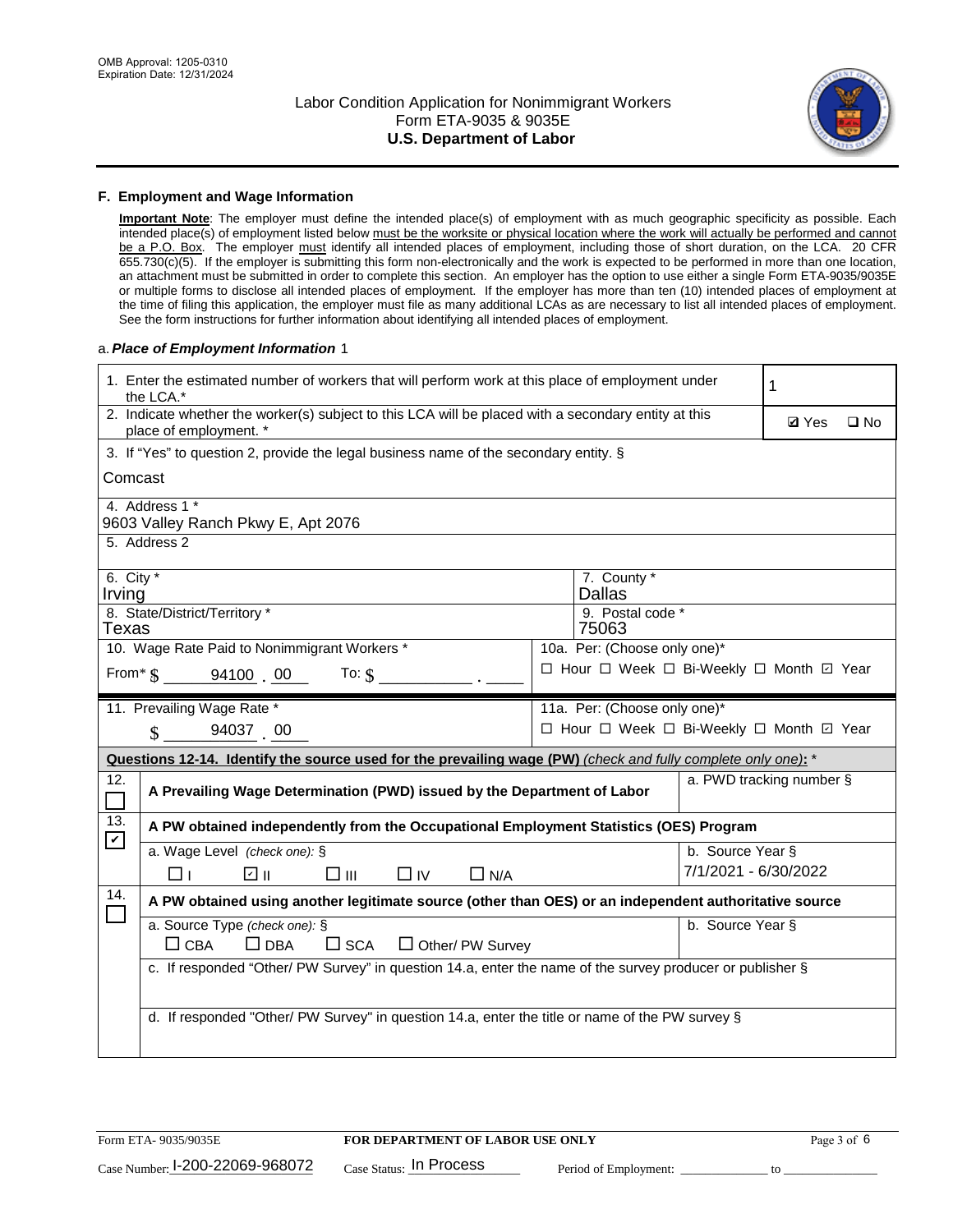

# **G. Employer Labor Condition Statements**

! *Important Note:* In order for your application to be processed, you MUST read Section G of the Form ETA-9035CP - General Instructions for the 9035 & 9035E under the heading "Employer Labor Condition Statements" and agree to all four (4) labor condition statements summarized below:

- (1) **Wages:** The employer shall pay nonimmigrant workers at least the prevailing wage or the employer's actual wage, whichever is higher, and pay for non-productive time. The employer shall offer nonimmigrant workers benefits and eligibility for benefits provided as compensation for services on the same basis as the employer offers to U.S. workers. The employer shall not make deductions to recoup a business expense(s) of the employer including attorney fees and other costs connected to the performance of H-1B, H-1B1, or E-3 program functions which are required to be performed by the employer. This includes expenses related to the preparation and filing of this LCA and related visa petition information. 20 CFR 655.731;
- (2) **Working Conditions:** The employer shall provide working conditions for nonimmigrants which will not adversely affect the working conditions of workers similarly employed. The employer's obligation regarding working conditions shall extend for the duration of the validity period of the certified LCA or the period during which the worker(s) working pursuant to this LCA is employed by the employer, whichever is longer. 20 CFR 655.732;
- (3) **Strike, Lockout, or Work Stoppage:** At the time of filing this LCA, the employer is not involved in a strike, lockout, or work stoppage in the course of a labor dispute in the occupational classification in the area(s) of intended employment. The employer will notify the Department of Labor within 3 days of the occurrence of a strike or lockout in the occupation, and in that event the LCA will not be used to support a petition filing with the U.S. Citizenship and Immigration Services (USCIS) until the DOL Employment and Training Administration (ETA) determines that the strike or lockout has ended. 20 CFR 655.733; and
- (4) **Notice:** Notice of the LCA filing was provided no more than 30 days before the filing of this LCA or will be provided on the day this LCA is filed to the bargaining representative in the occupation and area of intended employment, or if there is no bargaining representative, to workers in the occupation at the place(s) of employment either by electronic or physical posting. This notice was or will be posted for a total period of 10 days, except that if employees are provided individual direct notice by e-mail, notification need only be given once. A copy of the notice documentation will be maintained in the employer's public access file. A copy of this LCA will be provided to each nonimmigrant worker employed pursuant to the LCA. The employer shall, no later than the date the worker(s) report to work at the place(s) of employment, provide a signed copy of the certified LCA to the worker(s) working pursuant to this LCA. 20 CFR 655.734.

1. **I have read and agree to** Labor Condition Statements 1, 2, 3, and 4 above and as fully explained in Section G of the Form ETA-9035CP – General Instructions for the 9035 & 9035E and the Department's regulations at 20 CFR 655 Subpart H. \*

**Ø**Yes ロNo

#### **H. Additional Employer Labor Condition Statements –H-1B Employers ONLY**

!**Important Note***:* In order for your H-1B application to be processed, you MUST read Section H – Subsection 1 of the Form ETA 9035CP – General Instructions for the 9035 & 9035E under the heading "Additional Employer Labor Condition Statements" and answer the questions below.

#### *a. Subsection 1*

| 1. At the time of filing this LCA, is the employer H-1B dependent? §                                                                                                                                                                                            |            |      | $\square$ No |  |
|-----------------------------------------------------------------------------------------------------------------------------------------------------------------------------------------------------------------------------------------------------------------|------------|------|--------------|--|
| 2. At the time of filing this LCA, is the employer a willful violator? $\S$                                                                                                                                                                                     |            |      | ⊡ No         |  |
| 3. If "Yes" is marked in questions H.1 and/or H.2, you must answer "Yes" or "No" regarding<br>whether the employer will use this application ONLY to support H-1B petitions or extensions of<br>status for exempt H-1B nonimmigrant workers? §                  |            |      | $\Box$ No    |  |
| 4. If "Yes" is marked in question H.3, identify the statutory basis for the<br>□ \$60,000 or higher annual wage<br>exemption of the H-1B nonimmigrant workers associated with this<br>□ Master's Degree or higher in related specialty<br>$\Box$ Both<br>LCA. § |            |      |              |  |
| H-1B Dependent or Willful Violator Employers -Master's Degree or Higher Exemptions ONLY                                                                                                                                                                         |            |      |              |  |
| 5. Indicate whether a completed Appendix A is attached to this LCA covering any H-1B<br>nonimmigrant worker for whom the statutory exemption will be based <b>ONLY</b> on attainment of a<br>Master's Degree or higher in related specialty. §                  | $\Box$ Yes | ⊟ No | <b>Q</b> N/A |  |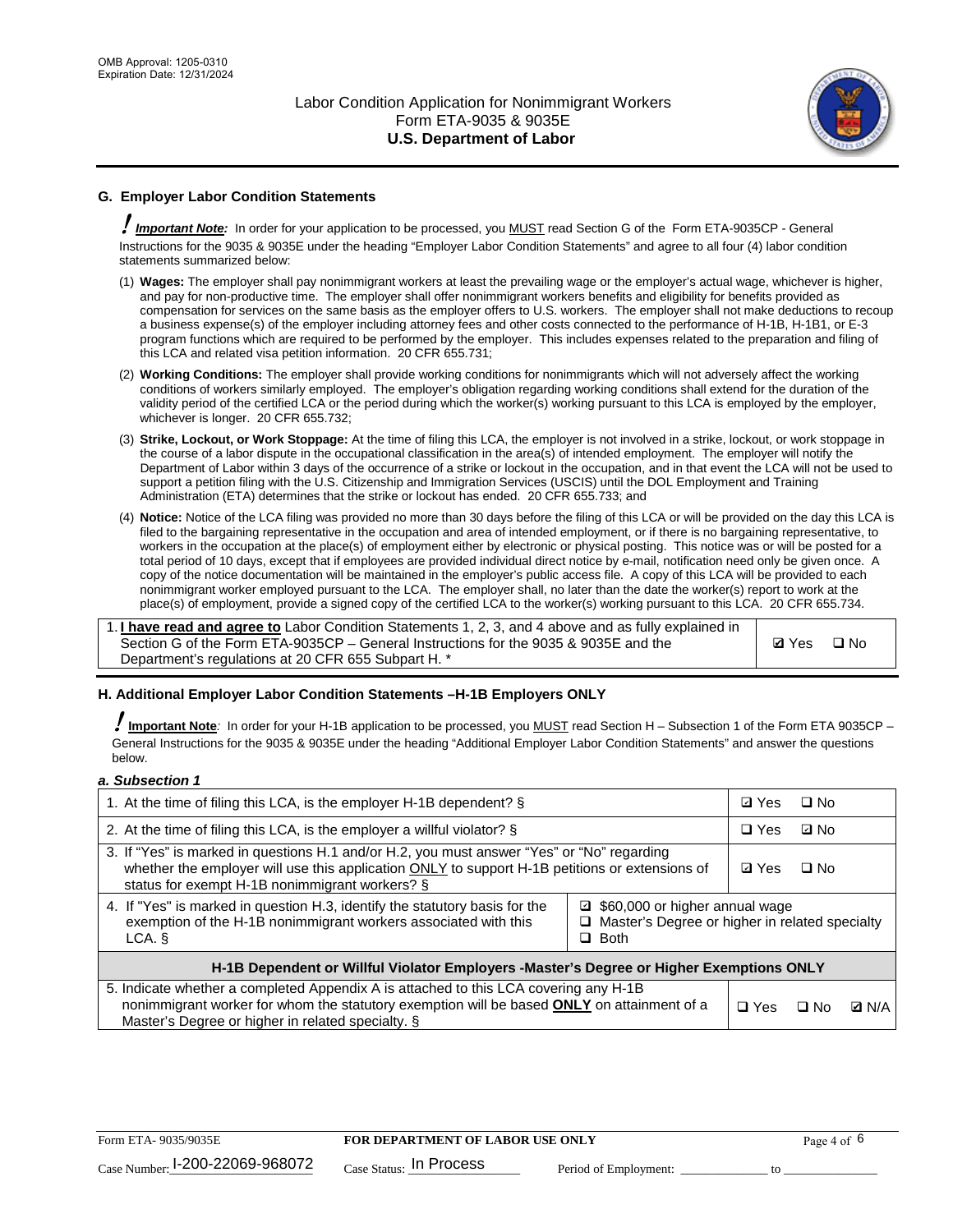

**If you marked "Yes" to questions H.a.1 (H-1B dependent) and/or H.a.2 (H-1B willful violator) and "No" to question H.a.3 (exempt H-1B nonimmigrant workers), you MUST read Section H – Subsection 2 of the Form ETA 9035CP – General Instructions for the 9035 & 9035E under the heading "Additional Employer Labor Condition Statements" and indicate your agreement to all three (3) additional statements summarized below.**

#### *b. Subsection 2*

- A. **Displacement:** An H-1B dependent or willful violator employer is prohibited from displacing a U.S. worker in its own workforce within the period beginning 90 days before and ending 90 days after the date of filing of the visa petition. 20 CFR 655.738(c);
- B. **Secondary Displacement:** An H-1B dependent or willful violator employer is prohibited from placing an H-1B nonimmigrant worker(s) with another/secondary employer where there are indicia of an employment relationship between the nonimmigrant worker(s) and that other/secondary employer (thus possibly affecting the jobs of U.S. workers employed by that other employer), unless and until the employer subject to this LCA makes the inquiries and/or receives the information set forth in 20 CFR 655.738(d)(5) concerning that other/secondary employer's displacement of similarly employed U.S. workers in its workforce within the period beginning 90 days before and ending 90 days after the date of such placement. 20 CFR 655.738(d). Even if the required inquiry of the secondary employer is made, the H-1B dependent or willful violator employer will be subject to a finding of a violation of the secondary displacement prohibition if the secondary employer, in fact, displaces any U.S. worker(s) during the applicable time period; and
- C. **Recruitment and Hiring:** Prior to filing this LCA or any petition or request for extension of status for nonimmigrant worker(s) supported by this LCA, the H-1B dependent or willful violator employer must take good faith steps to recruit U.S. workers for the job(s) using procedures that meet industry-wide standards and offer compensation that is at least as great as the required wage to be paid to the nonimmigrant worker(s) pursuant to 20 CFR 655.731(a). The employer must offer the job(s) to any U.S. worker who applies and is equally or better qualified for the job than the nonimmigrant worker. 20 CFR 655.739.

| 6. I have read and agree to Additional Employer Labor Condition Statements A, B, and C above and |       |           |
|--------------------------------------------------------------------------------------------------|-------|-----------|
| as fully explained in Section H – Subsections 1 and 2 of the Form ETA 9035CP – General           | □ Yes | $\Box$ No |
| Instructions for the 9035 & 9035E and the Department's regulations at 20 CFR 655 Subpart H. §    |       |           |

#### **I. Public Disclosure Information**

! **Important Note***:* You must select one or both of the options listed in this Section.

| 1. Public disclosure information in the United States will be kept at: * |  |  |  |  |  |  |  |
|--------------------------------------------------------------------------|--|--|--|--|--|--|--|
|--------------------------------------------------------------------------|--|--|--|--|--|--|--|

**sqrt** Employer's principal place of business □ Place of employment

#### **J. Notice of Obligations**

A. Upon receipt of the certified LCA, the employer must take the following actions:

- o Print and sign a hard copy of the LCA if filing electronically (20 CFR 655.730(c)(3));<br>
Maintain the original signed and certified LCA in the employer's files (20 CFR 655.7
- Maintain the original signed and certified LCA in the employer's files (20 CFR 655.705(c)(2); 20 CFR 655.730(c)(3); and 20 CFR 655.760); and
- o Make a copy of the LCA, as well as necessary supporting documentation required by the Department of Labor regulations, available for public examination in a public access file at the employer's principal place of business in the U.S. or at the place of employment within one working day after the date on which the LCA is filed with the Department of Labor (20 CFR 655.705(c)(2) and 20 CFR 655.760).
- B. The employer must develop sufficient documentation to meet its burden of proof with respect to the validity of the statements made in its LCA and the accuracy of information provided, in the event that such statement or information is challenged (20 CFR 655.705(c)(5) and 20 CFR 655.700(d)(4)(iv)).
- C. The employer must make this LCA, supporting documentation, and other records available to officials of the Department of Labor upon request during any investigation under the Immigration and Nationality Act (20 CFR 655.760 and 20 CFR Subpart I).

*I declare under penalty of perjury that I have read and reviewed this application and that to the best of my knowledge, the*  information contained therein is true and accurate. I understand that to knowingly furnish materially false information in the *preparation of this form and any supplement thereto or to aid, abet, or counsel another to do so is a federal offense punishable by fines, imprisonment, or both (18 U.S.C. 2, 1001,1546,1621).*

| 1. Last (family) name of hiring or designated official *   2. First (given) name of hiring or designated official *   3. Middle initial §<br>Vidyadharan | Saniav           |  |
|----------------------------------------------------------------------------------------------------------------------------------------------------------|------------------|--|
| 4. Hiring or designated official title *<br>Chief Legal Officer                                                                                          |                  |  |
| 5. Signature *                                                                                                                                           | 6. Date signed * |  |

| Form ETA-9035/9035E                         | FOR DEPARTMENT OF LABOR USE ONLY   |                       | Page 5 of 6 |
|---------------------------------------------|------------------------------------|-----------------------|-------------|
| $_{\text{Case Number:}}$ 1-200-22069-968072 | $_{\rm Case~S status:}$ In Process | Period of Employment: |             |